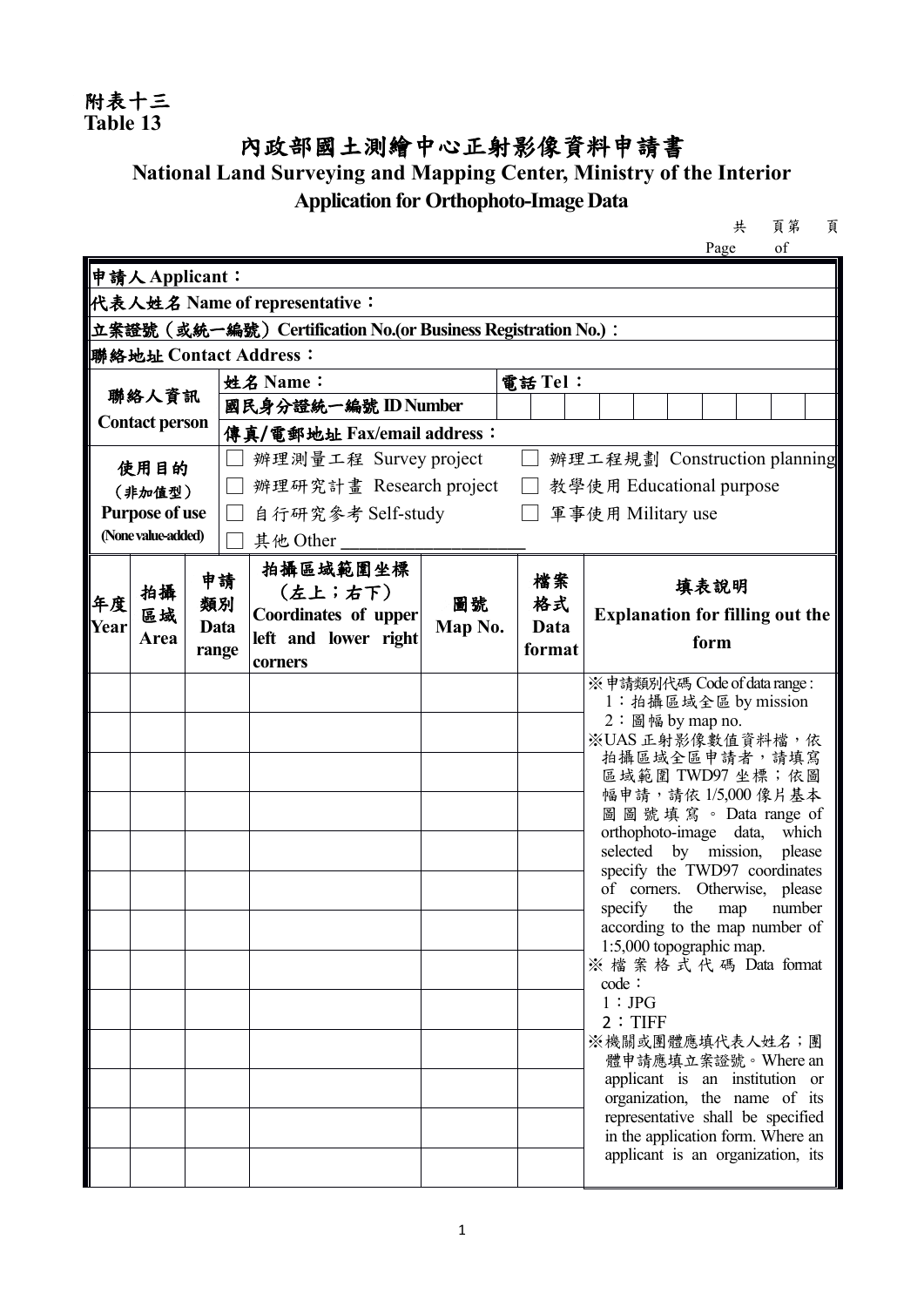|--|

資料使用注意事項 Important notes for use of data :

- 1. 申請人應依申請目的使用資料,不得移作申請目的外之使用。An applicant shall use the data pursuant to the purpose of the application and may not use the data outside the scope of the purpose specified in the application.
- 2. 非經本中心書面許可,申請人不得自行重製或交付他人使用,亦不得以附加或改良資料為由,自<br>行重製或交付他人使用。Without the NLSC's written consent, an applicant may not duplicate the data or deliver the data to a third party for use, or duplicate the data or deliver the data to a third party for use for the purpose of adding or modifying the data.
- 3. 申請人將資料委託處理時,應於申請書備註欄載明,委託事務完畢後,應將資料收回,受託人不<br>- 得留存。Where an applicant entrusts the data to a mandatory, the applicant shall specify such mandate in the remarks column of the application form and collect the data from the mandatory, who is not allowed to keep a copy of such data in any form, after the mandate completes.
- 4. 資料使用若涉及著作權、國家安全等相關觸法情事,概由申請人自負所有民事及刑事責任。 An applicant shall be fully and solely responsible for all civil and criminal liabilities if the applicant's use of the data infringes upon copyright or national security.
- 5. 申請人如對交付之資料有疑義,應於資料交付起七日內檢附收據提出疑義,由本中心查明處理,逾<br>期不予受理。Where an applicant has any doubt regarding the delivered data, the applicant shall raise the doubt to the NLSC for examination by submitting the receipt within seven days after the delivery of such data, or otherwise the NLSC will not answer the case if the applicant fails to do so within the stipulated time limit.
- 6. 本申請書依測繪成果申請使用辦法蒐集個人資料,僅供本申請使用,不作為其他用途。Personal information gathered in accordance with "Regulations of surveying and mapping data application", is just for the use of this application only, not for other purposes.

7. 備註 Remark:

申請人簽名 Applicant's signature:

以上申請欄位不足時,請填寫續頁表格 If there is not sufficient space in the above application columns, please fill the continuation sheet.<br>**以下由本中心填寫 Below shall be filled out by the review staff of the NLSC** 

| 收件日期<br>Application<br>acceptance date | 年<br>year        | 月<br>日<br>month<br>day | 收件號碼<br>Case No.        |    | 收據號碼<br>Receipt No.                                           |                                                                          |
|----------------------------------------|------------------|------------------------|-------------------------|----|---------------------------------------------------------------|--------------------------------------------------------------------------|
| 預收日期<br>Date of<br>pre-<br>payment     | 年<br>year        | 月<br>日<br>month<br>day | 預收金額<br>Pre-paid amount |    | 應收金額<br>Amount payable                                        |                                                                          |
| 辦理經過<br>Stages of<br>processing        | 收件<br>Acceptance |                        | 資料處理<br>Processing      | 收費 | 領件簽收<br>Issuing and signing by<br>Payment of fee<br>applicant |                                                                          |
| 經辦日期<br>Date of processing             |                  |                        |                         |    |                                                               |                                                                          |
|                                        |                  |                        |                         |    |                                                               | 簽收<br>Signing for the receipt                                            |
| 辦理人員<br>Staff in charge                |                  |                        |                         |    |                                                               | 函送 by letter<br>郵貨運 by post or freight<br>線上下載 download<br>電郵傳送 by email |